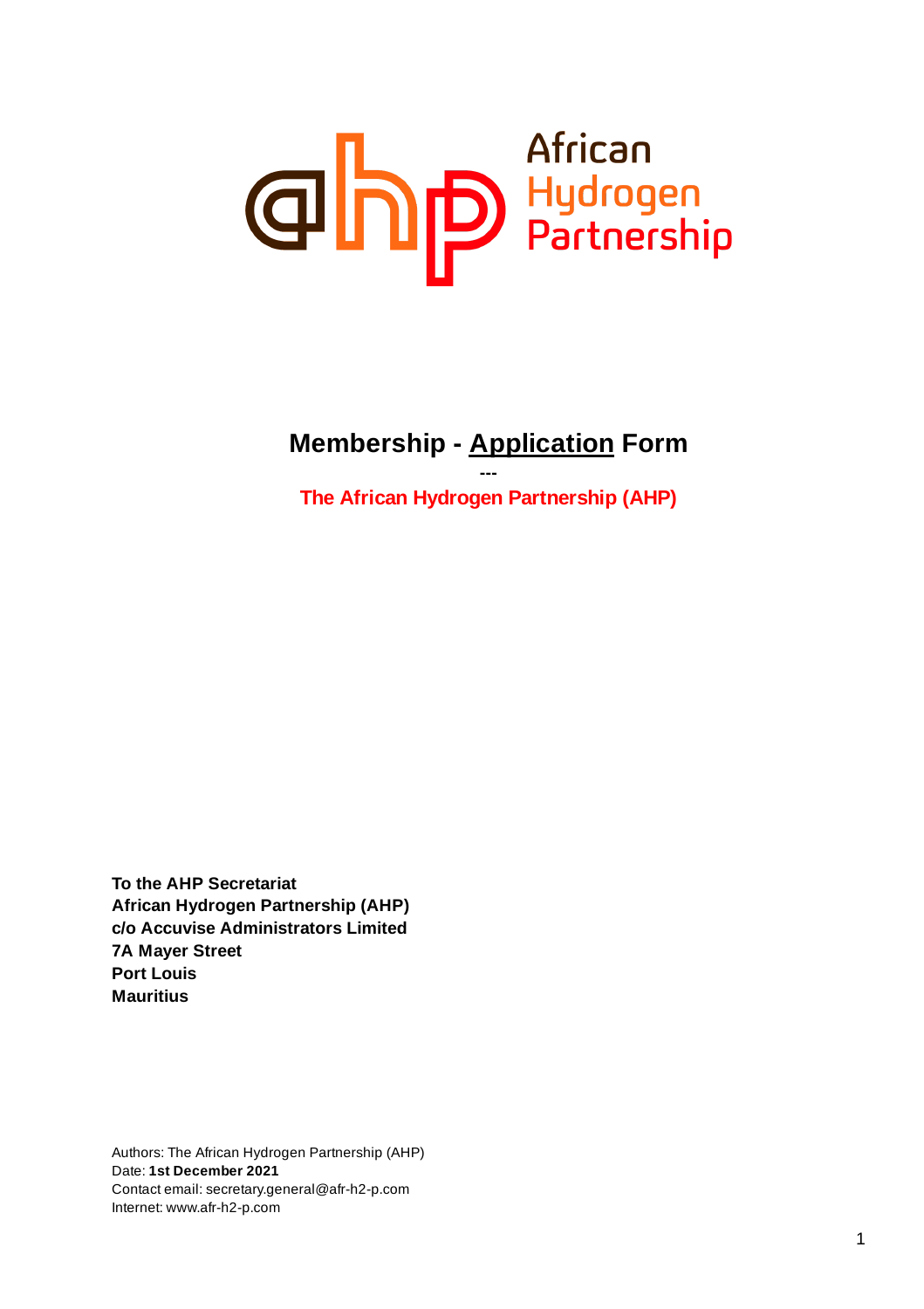## **Content**

| 1. Membership Application, Approval and Admission Process          | $\mathbf{2}$ |
|--------------------------------------------------------------------|--------------|
| 1.1. The Two-Stage Process                                         | 2            |
| 1.2. 1st Stage of the Process - Application and Initial Assessment | 3            |
| 1.3. 2nd Stage of the Process - Background Checks and Admission    | 3            |
| 1.3.1. 2nd Stage - Broader Context                                 | 3            |
| 1.3.2. 2nd Stage - Process Steps                                   | 4            |
| 2. Data Protection                                                 | 4            |
| 3. Membership - Categories and Fees                                | 5            |
| 3.1. Types of Membership                                           | 5            |
| 3.2. Eligibility Criteria                                          | 5            |
| 3.3. Membership Fees                                               | 7            |
| 4. Application Form & Guarantee Letter                             | 8            |

**++++++**

## <span id="page-1-0"></span>**1. Membership Application, Approval and Admission Process**

### <span id="page-1-1"></span>**1.1. The Two-Stage Process**

The application and admission process consists of two stages. In order for an organization (prospective member) to become a member of the AHP, an organization must be eligible for becoming an AHP member (1st Stage of the Process) and a legally required background check of the prospective member must be successfully completed (2nd Stage of the Process).

The two stages are shown next:

- **1. 1st Stage - Application for Membership and Initial Assessment of Eligibility**
	- 1.1. Application for Membership
		- The prospective member submits this application form
	- 1.2. Initial Assessment of Application
		- The AHP conducts an initial assessment of the application and eligibility of the prospective member
- **2. 2nd Stage - Background Checks and Admission as Member to the AHP**
	- 2.1. Background Check
		- After the prospective member's application has passed the initial assessment two types of background checks are conducted:
			- Due Diligence Checks of the prospective member
			- Checks of Declaration of Sources of Funds/Wealth
	- 2.2. Admission
		- After the successful background check the prospective member becomes a member of the AHP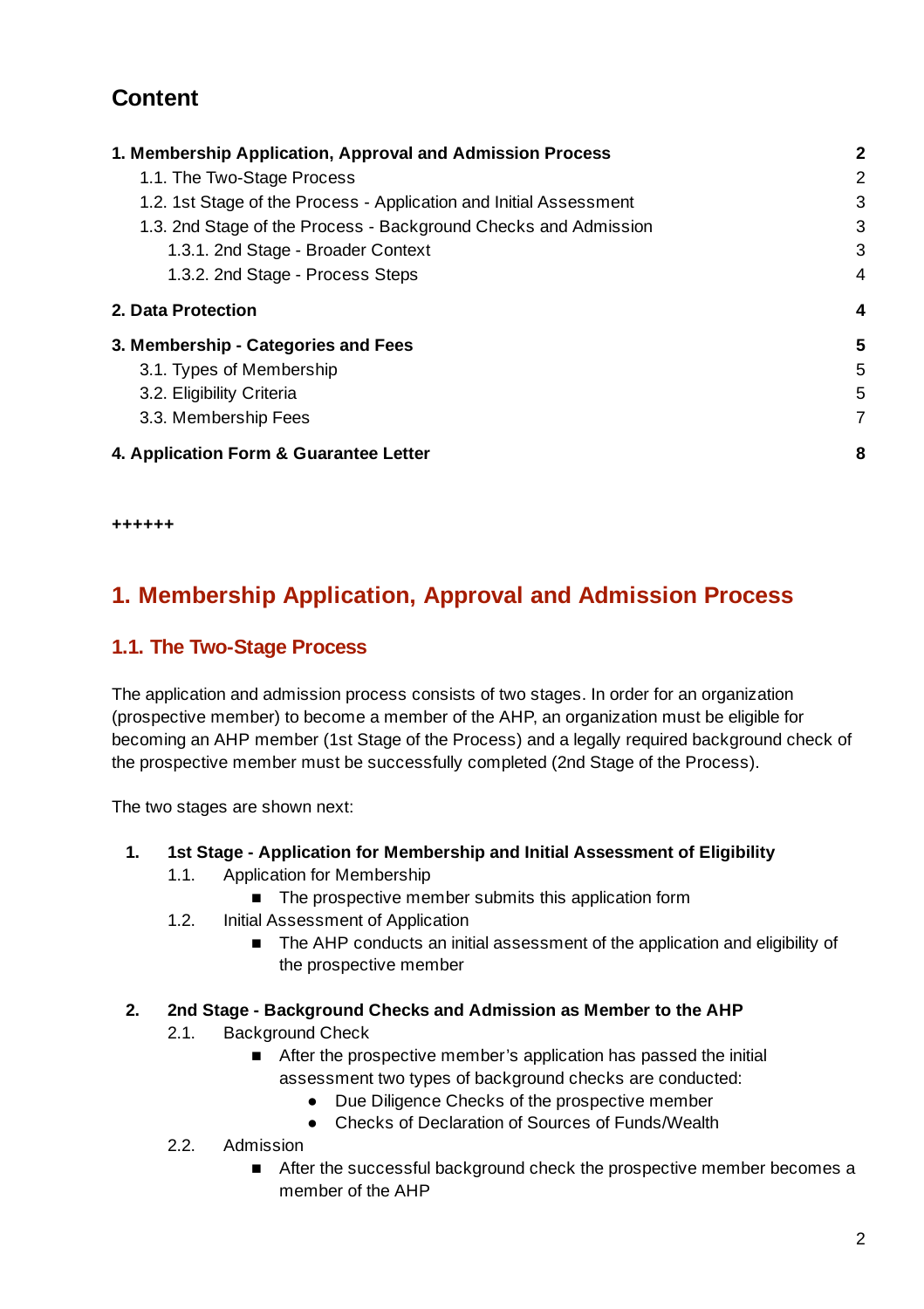The two stages of the process are described in detail next:

### <span id="page-2-0"></span>**1.2. 1st Stage of the Process - Application and Initial Assessment**

- 1. Please send this completed and signed **Application Form** and **Guarantee Letter** to < [secretary.general@afr-h2-p.com](mailto:secretary.general@afr-h2-p.com) >.
- 2. Please include with your membership application a short bio of your company, with details of activities (e.g. sites, type of activities, revenues…) and how hydrogen fits into your strategy and plans.
- 3. The AHP assesses if your organisation is eligible for becoming an AHP member. There are two possible results of the initial assessment:
	- **● Negative Result of the Initial Assessment:** If your organisation is not eligible, the AHP Secretary General will inform the applicant and the AHP Board accordingly. The AHP General Assembly will decide on the rejection of the organisation's application upon a proposal of the Board.
	- **● Positive Result of the Initial Assessment:** If your organisation is eligible, the process will move to the next stage, i.e. the 2nd Stage. The AHP will inform you accordingly.

### <span id="page-2-1"></span>**1.3. 2nd Stage of the Process - Background Checks and Admission**

#### <span id="page-2-2"></span>**1.3.1. 2nd Stage - Broader Context**

The AHP does not accept individuals as members. Only organisations can join the AHP.

The AHP is a diverse, international and democratic African organization governed by its members. In order to form the strongest possible international alliance for utilizing Africa's hydrogen potential and creating green wealth, **organizations from anywhere in the world are welcome to join the AHP**. Since the AHP is governed by its members and administered by its bodies of elected representatives, only organizations in good standing can join the AHP and a background check is required to avoid risks and to ensure that the highest standards are met.

In accordance with the requirements of current anti-money laundering; proceeds of crime and counter terrorism financing legislation, the AHP is required to establish and record evidence of the identity and source of funds for all of the AHP's prospective members before they can become Members of the AHP.

After a prospective member's application for becoming a member of the AHP has passed the initial assessment of the 1st Stage of the process, Accuvise Administrators Limited, the AHP's Registered Agent [the Management Company (MC)] in Mauritius, will let the prospective member know if additional documentation is needed.

**The background checks are externally done by the Compliance Department of Accuvise Administrators Limited, the AHP's Registered Agent [the Management Company (MC)] in Mauritius in order to comply with regulations and to avoid any breach of confidentiality, i.e. sensitive information of the prospective member will not be shared within the AHP.**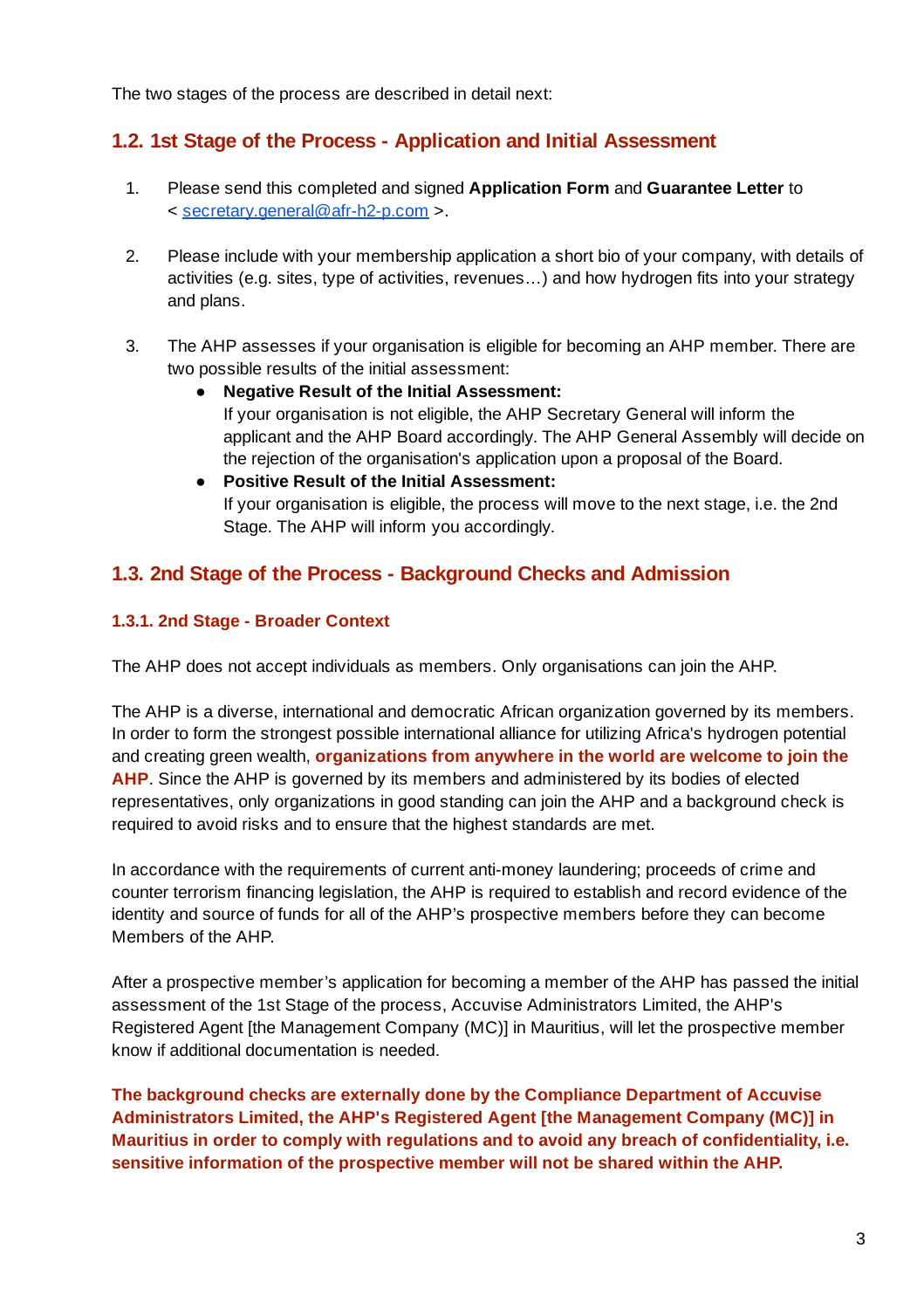The contact details of the AHP's MC are shown next:

**Registered Agent of the**

**African Hydrogen Partnership,**

**Accuvise Administrators Limited**

7A Mayer Street, Port Louis, **Mauritius** 

Email address: operations@accuviseltd.com Telephone: (+230) 260 2644; Fax: (+230) 214 9105

Internet: <https://accuviseltd.com/>

#### <span id="page-3-0"></span>**1.3.2. 2nd Stage - Process Steps**

The steps associated with Due Diligence Checks, Declaration of Sources of Funds/Wealth and admission process are described next:

- 1. Accuvise Accuvise Administrators Limited, the Registered Agent of the AHP [the AHP's Management Company (MC)], will let the prospective member know if additional documentation is needed.
- 2. If additional information is needed, the Prospective Member, i.e. the organisation that applied for AHP membership, provides the MC with the required documents.
- 3. After the MC's compliance department has completed the background checks and approved the application, the MC updates the register of Members in Mauritius accordingly; the prospective member has become a Member of the AHP.
- 4. The AHP Secretariat informs the new Member accordingly, provides the new Member with the membership confirmation letter and requests payment of membership fees (according to the AHP Fees Schedule, and including a discount if applicable) via an invoice with full bank account details of AHP.

## <span id="page-3-1"></span>**2. Data Protection**

The AHP and it's MC collect and process all personal data in line with the Data Protection Act 2017 of Mauritius and GDPR.

The AHP and its MC are committed to ensuring protection of all personal information that we hold, and to provide and to protect all such data. We recognise our obligations in updating and expanding this program to meet the requirements of GDPR.

We are dedicated to safeguarding the personal information under our control and in maintaining a system that meets our obligations under prevailing laws and regulations. All of this information provided will be kept securely by AHP and its MC.

As a result of becoming a member of AHP your personal data will be processed in Mauritius. As an entity which offers goods and services into the European Union, where we process personal data of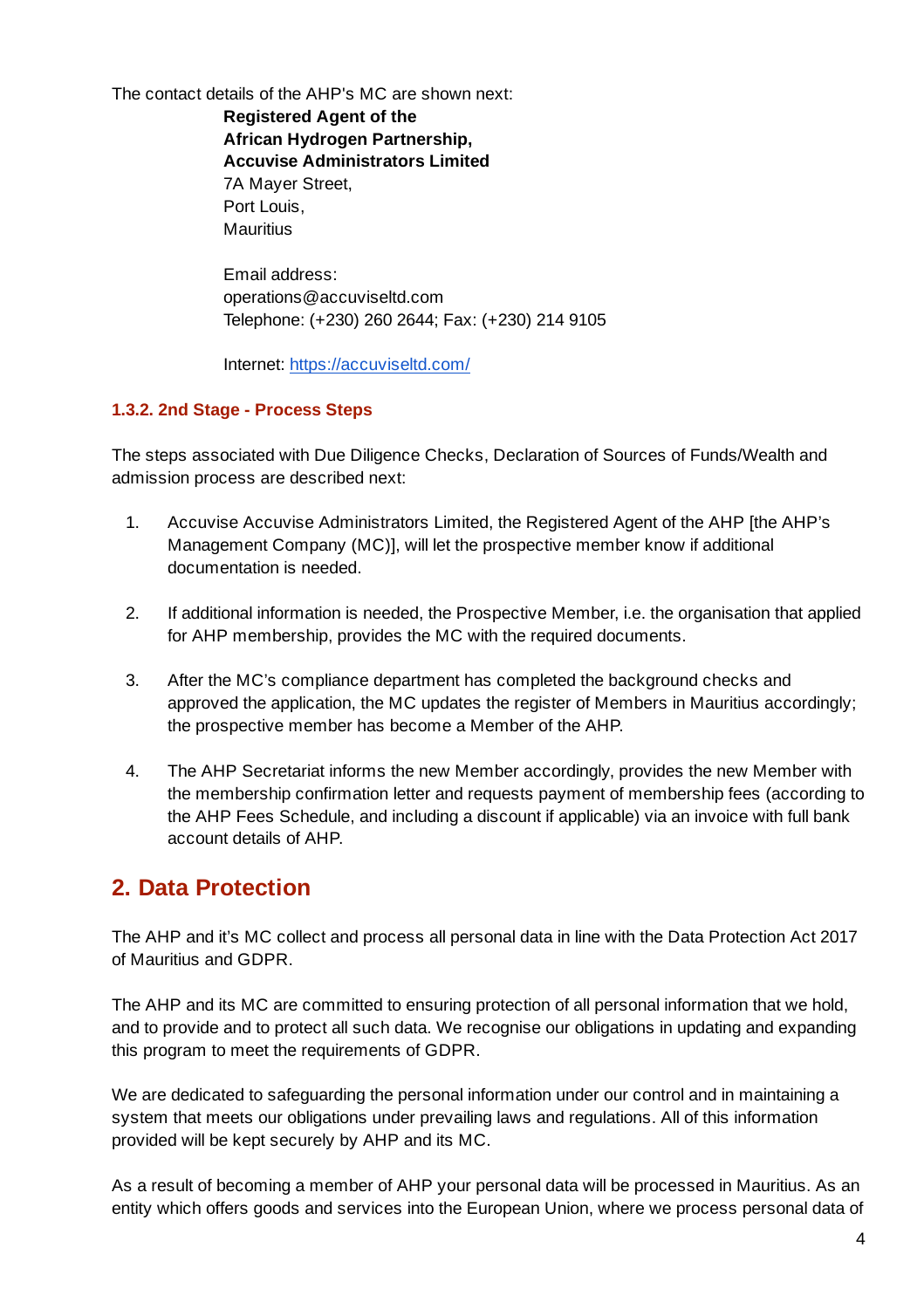data subjects resident in the Union the GDPR applies to us. Should you require further information please contact the data protection officer.

You are entitled to ask for details of any personal information that we hold. This will be provided as quickly as possible, but in any event, no later than 30 days after receipt of the request. We will not charge for accessing and providing you with the information. At the same time we will remind you of your rights which are to:

- Have your data provided in a commonly used electronic format (data portability);
- Have inaccuracies corrected;
- Have information erased where we have no overriding reason to retain the data;
- Prevent direct marketing;
- Prevent automated decision-making and profiling.

We are committed to developing appropriate safeguards to make sure that your personal data is kept secure and confidential, and is protected against reasonably anticipated threats to its security or integrity, and against unauthorised access or use that might result in substantial harm or inconvenience to data subjects. If you would like more information, please feel free to contact us.

## <span id="page-4-0"></span>**3. Membership - Categories and Fees**

### <span id="page-4-1"></span>**3.1. Types of Membership**

The AHP offers the following types of membership:

- 1. Industry Grouping
	- **○ Industry Member**
	- **○ Industry Associated Member**
- 2. Association Grouping
	- **○ Association Member**
	- **○ Association Associated Member**
- 3. University Grouping
	- **○ University Member**

### <span id="page-4-2"></span>**3.2. Eligibility Criteria**

#### **Industry Grouping**

**Industry Members** - Membership of the AHP is open to companies meeting each of the following criteria:

- 1. Companies with relevant activities in research & development, demonstration, industrialization or deployment of green hydrogen and fuel cells in Africa or with concrete plans to do so in the near future in Africa
- 2. Companies agreeing with the Articles of the AHP (hereinafter referred to as the "AHPArticles") and sharing the AHP's objectives

**Industry Associated Members** - Industry Associated Members include financial or consulting companies meeting criteria 2

1. For **renewables associated members**: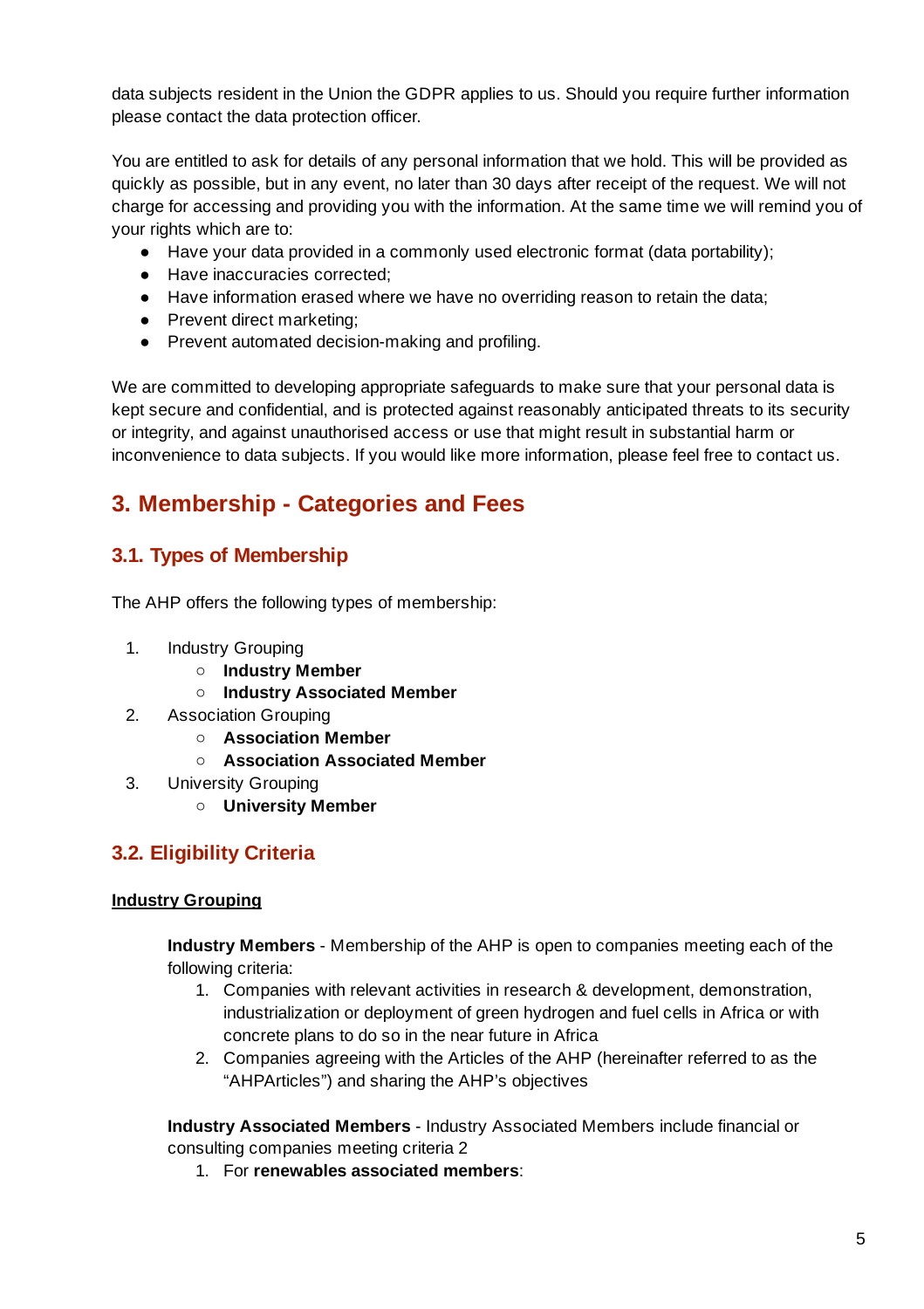- companies with relevant activities in research & development, demonstration, industrialization or deployment of renewable, environmentally friendly, or sustainable technologies in Africa or with concrete plans to do so in the near future in Africa
- 2. For **financial associated members**:
	- companies with existing or planned activities in financing clean energy projects or companies in Africa;
	- or existing or planned activities in financing the hydrogen industry or hydrogen projects in Africa
- 3. For **consultant associated members**:
	- companies with existing activities in hydrogen related projects.

#### **Association Grouping**

**Association Members** - Membership of the AHP is open to Associations meeting each of the following criteria:

- 1. Associations with relevant advocacy, regulatory, communication capacities supporting the development and deployment of hydrogen and fuel cells within their respective States
- 2. Association agreeing with the AHP Articles

**Association Associated Members** - Associated membership of the AHP is open to associations meeting criteria 2 but not criterion 1.

#### **University Grouping**

**University Members** - University Membership of the AHP is open to **Universities** and **R&D Organisations** meeting each of the following criteria:

1. Criteria 1

**a. Universities** with relevant research capacities supporting the development and deployment of hydrogen and fuel cells within their respective states or

**b. Research and Development organisations (R&D Organisations)** - which are state owned, state managed, or not-for-profit organisations - with relevant research capacities supporting the development and deployment of hydrogen and fuel cells within their respective states

2. Criteria 2

and Universities or R&D Organisations agreeing with the AHP Articles.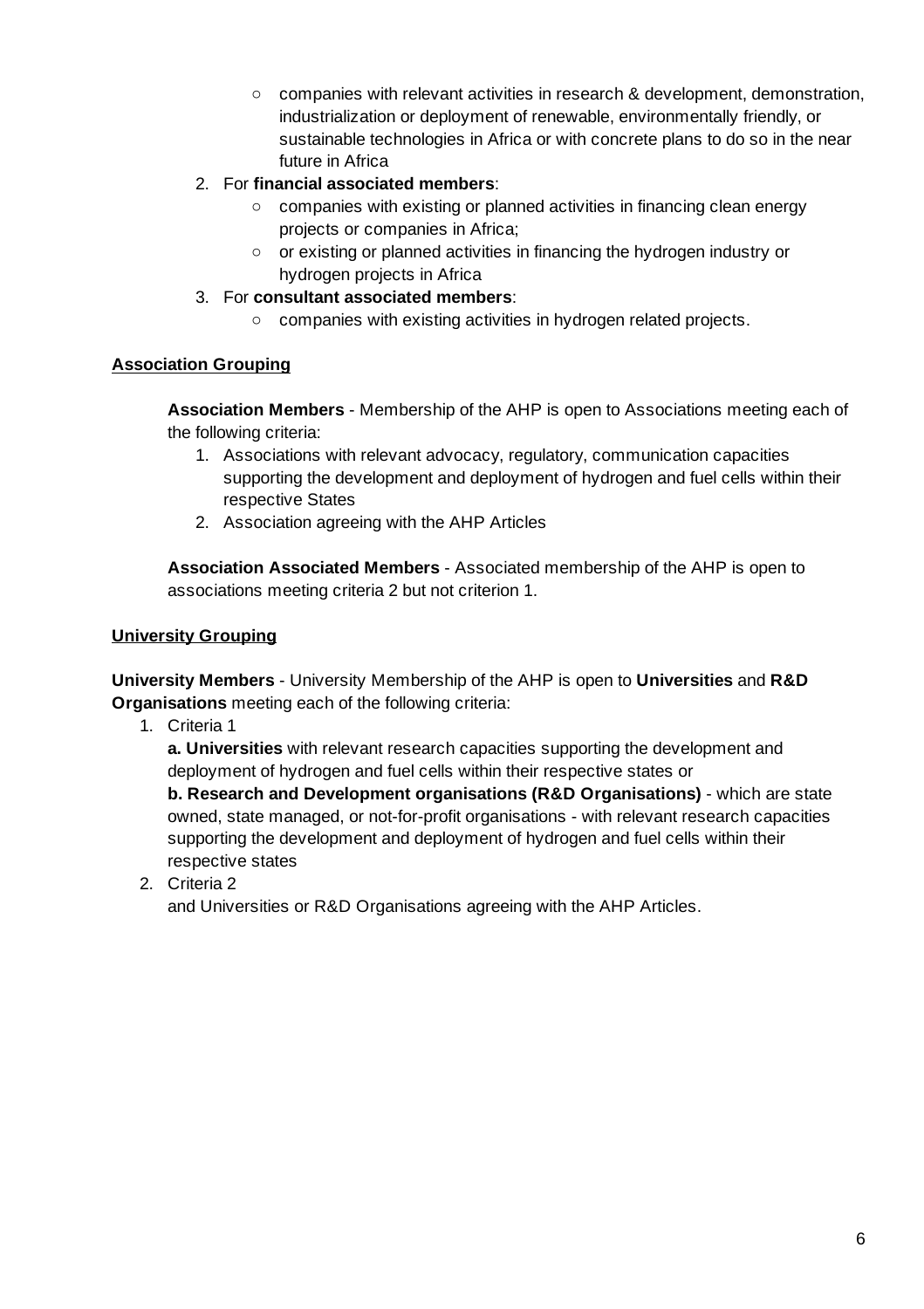## <span id="page-6-0"></span>**3.3. Membership Fees**

**Membership Fees** - Please check relevant tick box in the (yellow) Size column on the right-hand side of the table (in case of conflicting criterion, please choose larger category):

| The AHP Trade Association - Membership - Fees<br>(fees are subject to change) |                                        |                                              |                           | Ο.                                                                                                                                                                                                 |                                                 |  |
|-------------------------------------------------------------------------------|----------------------------------------|----------------------------------------------|---------------------------|----------------------------------------------------------------------------------------------------------------------------------------------------------------------------------------------------|-------------------------------------------------|--|
| Grouping                                                                      | Member/<br>Associated<br>Member        | <b>Activity</b>                              | <b>Size</b>               | Criterion 1<br><b>Criterion 2</b><br><b>Criterion 2</b><br>or<br>Annual<br>Fee<br><b>Balance Sheet</b><br>(US\$)<br><b>Staff</b><br>Revenue<br><b>Total</b><br>or<br>Headcount<br>(US\$)<br>(US\$) | <b>SIZE</b>                                     |  |
|                                                                               |                                        |                                              | Large                     | 15,000<br>>250<br>> 50 MM<br>> 45 MM<br>or                                                                                                                                                         |                                                 |  |
|                                                                               | <b>Member</b>                          | <b>Hydrogen</b><br>or                        | Medium                    | 8,500<br>$250$<br>$\leq 45$ MM<br>$\leq 50$ MM<br>or                                                                                                                                               |                                                 |  |
|                                                                               |                                        | <b>Fuel Cell</b>                             | Small                     | $50$<br>$\leq 10$ MM<br>$\leq 10$ MM<br>3,500<br>or                                                                                                                                                | $\left( \begin{array}{c} 1 \end{array} \right)$ |  |
| Industry                                                                      |                                        |                                              | Micro                     | 1,000<br>$<$ 10<br>$\leq 2$ MM<br>$\leq 2$ MM<br>or                                                                                                                                                |                                                 |  |
| <b>Grouping</b>                                                               |                                        |                                              | Large                     | >250<br>> 50 MM<br>> 45 MM<br>7,500<br>or                                                                                                                                                          | $\left( \begin{array}{c} \end{array} \right)$   |  |
|                                                                               | <b>Associated</b>                      | <b>Renewable</b><br>Energy<br><b>Finance</b> | Medium                    | $250$<br>4,250<br>$\leq$ 50 MM<br>$\leq 45$ MM<br>or                                                                                                                                               | $\overline{C}$                                  |  |
|                                                                               | <b>Member</b>                          | <b>Banking</b><br><b>Consultancy</b>         | Small                     | $50$<br>$\leq 10$ MM<br>$\leq 10$ MM<br>1,750<br>or                                                                                                                                                | $\left( \right)$                                |  |
|                                                                               |                                        |                                              | Micro                     | $<$ 10<br>$\leq 2$ MM<br>$\leq 2$ MM<br>875<br>or                                                                                                                                                  |                                                 |  |
| Grouping                                                                      | Member/<br><b>Associated</b><br>Member | Activity                                     | Type                      | <b>Annual Fee</b>                                                                                                                                                                                  | <b>SIZE</b>                                     |  |
|                                                                               |                                        | Hydrogen                                     | Multi-<br>National        | Multi-National Associatons: US\$ 4,000                                                                                                                                                             |                                                 |  |
| <b>Association</b>                                                            | <b>Member</b>                          | or<br><b>Fuel Cell</b>                       | National                  | Large/Advanced Countries: ~ US\$ 2,500; Medium Countries: ~ US\$<br>1,500; Small Countries: ~ US\$ 875.<br>Please contact the AHP Board for exact membership fees.                                 |                                                 |  |
| Grouping                                                                      | <b>Associated</b>                      | not Hydrogen                                 | Multi-<br><b>National</b> | Multi-National Associatons: US\$ 2,000                                                                                                                                                             |                                                 |  |
| <b>Member</b>                                                                 |                                        | or Fuel Cell                                 | National                  | Large/Advanced Countries: ~ US\$ 1,250; Medium Countries: ~ US\$ 750;<br>Small Countries: ~ US\$ 625<br>Please contact the AHP Board for exact membership fees.                                    |                                                 |  |
| Grouping                                                                      | <b>Member/</b><br>Associated<br>Member | Activity                                     | Size                      | Annual<br>Criterion 1<br><b>Criterion 2</b><br>Fee<br><b>Student Headcount</b><br><b>Budget</b><br>(USS)                                                                                           | <b>SIZE</b>                                     |  |
|                                                                               |                                        | Hydrogen<br>or                               | Large                     | > 40 M<br>575<br>>1B                                                                                                                                                                               | $\bigcirc$                                      |  |
| <b>University</b>                                                             | Member                                 |                                              | Medium                    | < 40 M<br>$\leq 1B$<br>525                                                                                                                                                                         | $\bigcirc$                                      |  |
| Grouping                                                                      |                                        | <b>Fuel Cell</b>                             | Small                     | < 20 M<br>$\leq 100$ MM<br>475                                                                                                                                                                     | $\bigcirc$                                      |  |
|                                                                               |                                        |                                              | Micro                     | 425<br>< 5 M<br>$\leq 50$ MM                                                                                                                                                                       | $\bigcirc$                                      |  |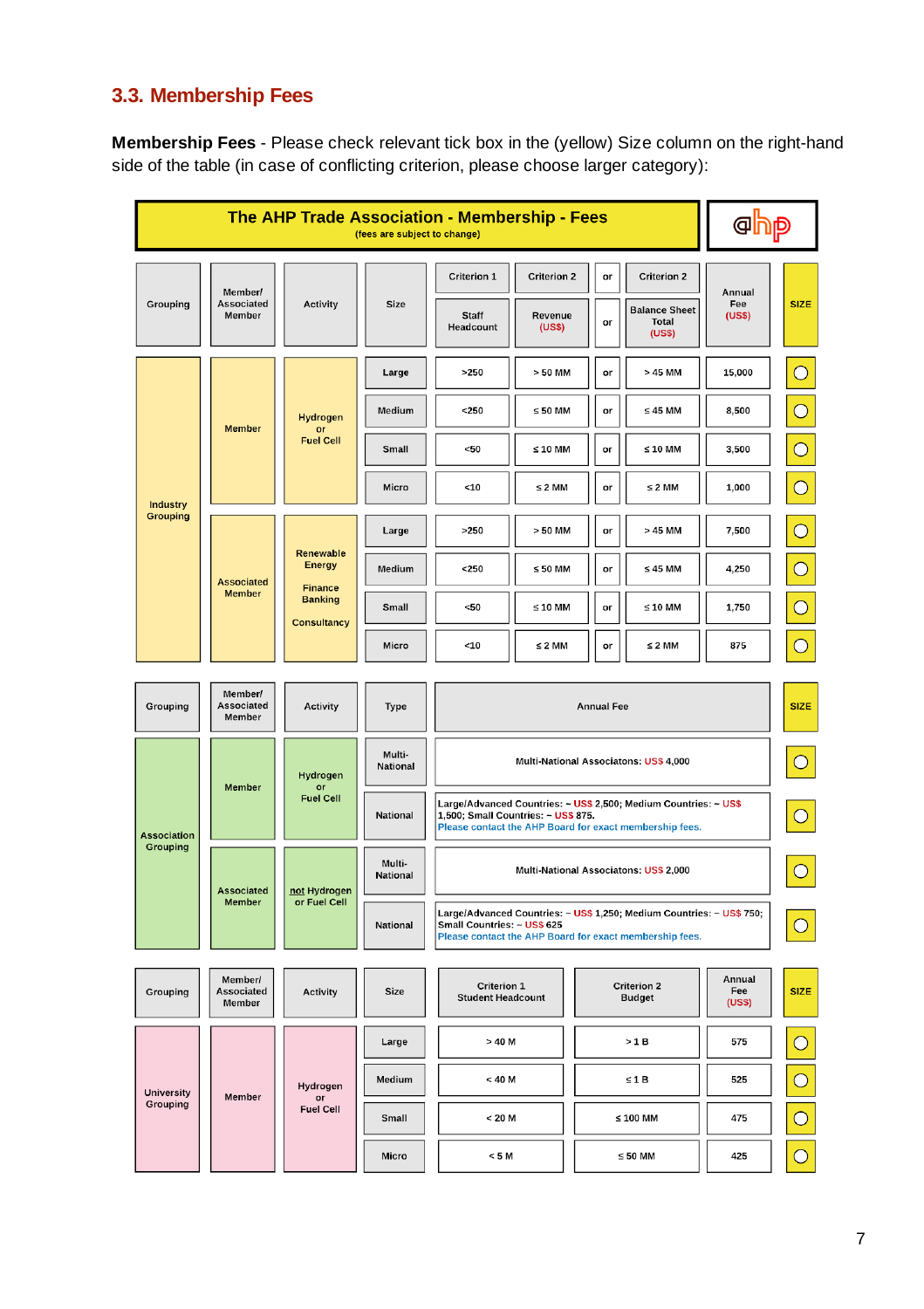# <span id="page-7-0"></span>**4. Application Form & Guarantee Letter**

Details of the Organisation applying for membership. Please fill in details:

| Name of the organization<br>(full legal name)                               |                |
|-----------------------------------------------------------------------------|----------------|
| <b>Marketing name</b><br>(to be used in the AHP'<br>communication material) |                |
| <b>Web Address (URL)</b>                                                    |                |
| Organization's registered address                                           | Address Line 1 |
|                                                                             | Address Line 2 |
|                                                                             | Address Line 3 |
|                                                                             | Post Code      |
|                                                                             | City           |
|                                                                             | Country        |
| <b>Correspondence address</b><br>(if different from registered address)     | Address Line 1 |
|                                                                             | Address Line 2 |
|                                                                             | Address Line 3 |
|                                                                             | Post Code      |
|                                                                             | City           |
|                                                                             | Country        |
| <b>Invoicing address</b><br>(if different from registered address)          | Address Line 1 |
|                                                                             | Address Line 2 |
|                                                                             | Address Line 3 |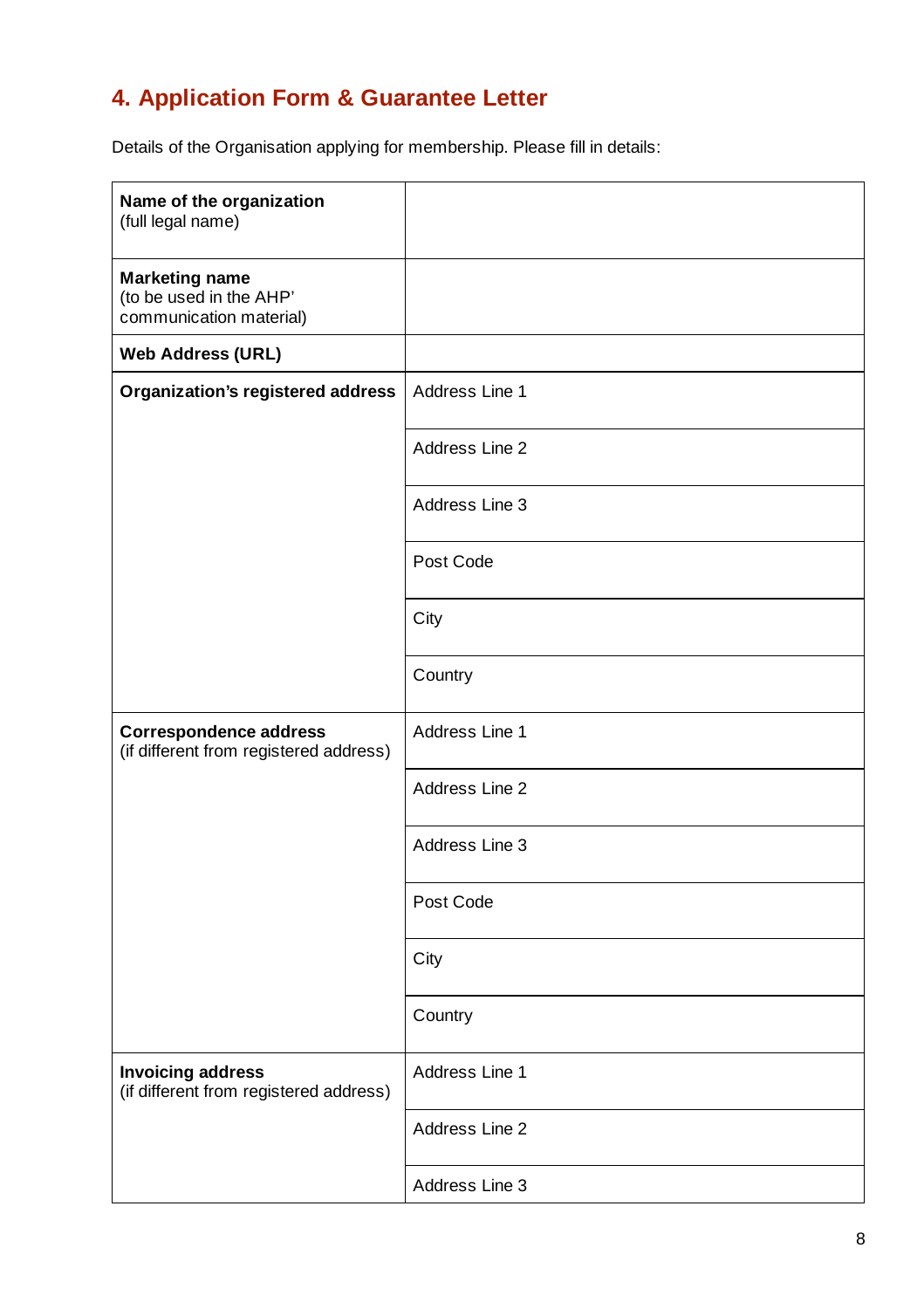|                                                              | Post Code                                                                      |
|--------------------------------------------------------------|--------------------------------------------------------------------------------|
|                                                              | City                                                                           |
|                                                              | Country                                                                        |
| <b>Invoice contact name</b>                                  |                                                                                |
| <b>Business Activity</b>                                     |                                                                                |
| <b>Type of membership</b>                                    | $\Box$ Industry Member                                                         |
|                                                              | □ Industry Associated Member                                                   |
|                                                              | $\Box$ Association Member                                                      |
|                                                              | $\square$ Association Associated Member                                        |
|                                                              | □ University Member                                                            |
| <b>Type of organisation</b>                                  | $\square$ Company Limited by Shares                                            |
|                                                              | $\Box$ Company Limited by Guarantee                                            |
|                                                              | $\square$ Foundation                                                           |
|                                                              | $\Box$ Trust                                                                   |
|                                                              | $\Box$ Other. If other, please provide details of the type of<br>organisation: |
| If Listed Company, details of<br><b>Stock Exchange</b>       |                                                                                |
| Does your company accept PDF<br>invoices?                    | $\Box$ Yes, please provide email address to be sent to:                        |
|                                                              | $\square$ No.                                                                  |
| Name of the company's officer<br>authorized to represent the | Full Name (First and Last Name):                                               |
| company in the AHP and sign<br>documents:                    | Academic Title:                                                                |
|                                                              | Position:                                                                      |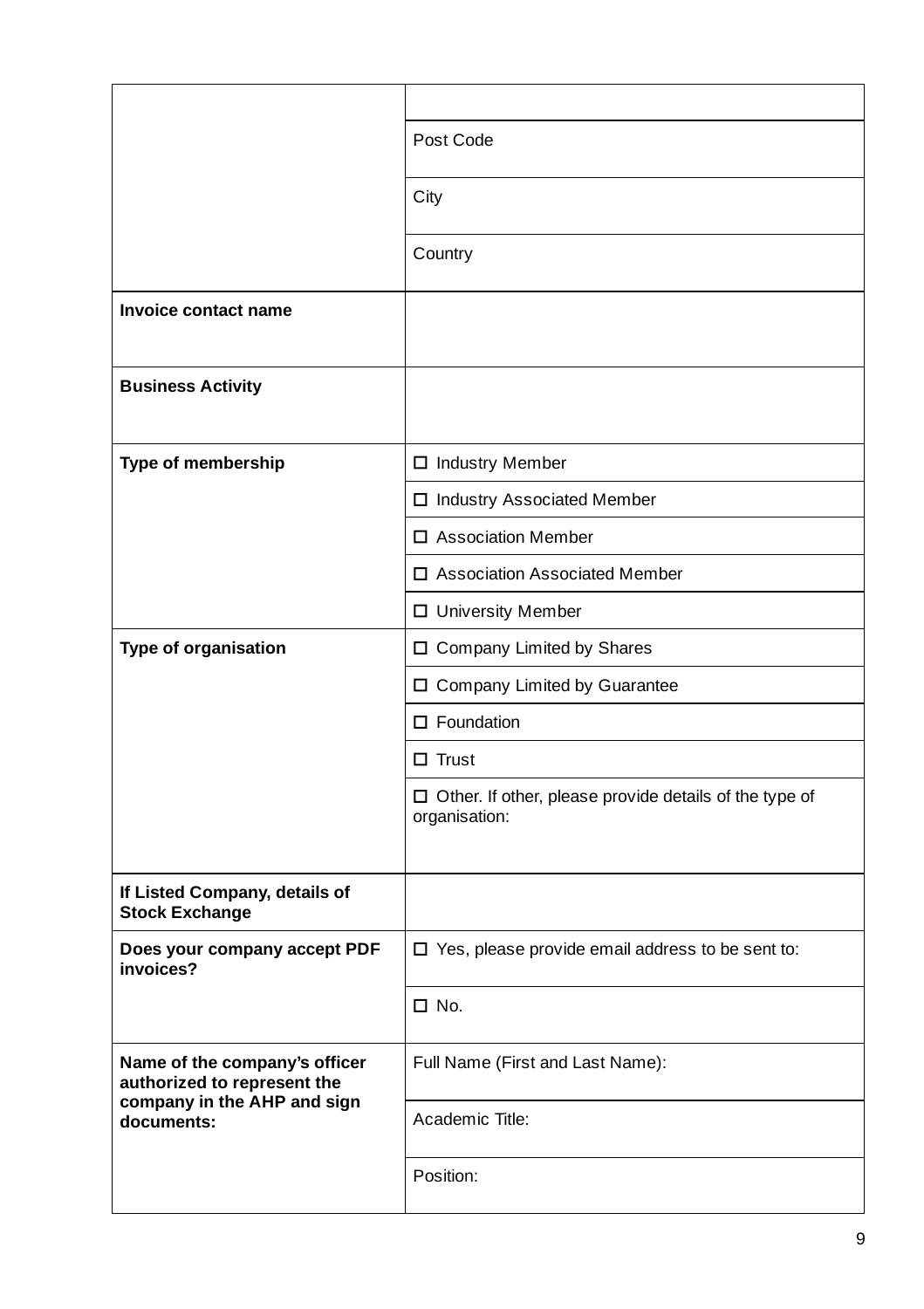| <b>Email Address</b> |
|----------------------|
| Phone Number:        |

### **Registrar for the purpose of protection, accountability and control. Stock Exchanges.**

| <b>Registrar of</b><br><b>Companies/Organisations</b>                                                                                                                                  | Name                                                                                  |
|----------------------------------------------------------------------------------------------------------------------------------------------------------------------------------------|---------------------------------------------------------------------------------------|
| (e.g. UK - Companies House;<br>Germany - Handelsregister; The<br>Netherlands - KVK (Kamer van<br>Koophandel)                                                                           | Web Address (URL)                                                                     |
|                                                                                                                                                                                        | Registered name of organisation applying for AHP<br>Membership                        |
|                                                                                                                                                                                        | <b>ID of organisation</b> applying for AHP Membership issued<br>by Registrar          |
| <b>LEI (Legal Entity Identifier) if</b><br>available                                                                                                                                   |                                                                                       |
| Name of regulatory body<br>exercising regulatory or<br>supervisory authority if applicable                                                                                             | <b>Name</b>                                                                           |
| [e.g. UK - FCA (Financial Conduct<br>Authority); Germany - BaFin<br>(German: Bundesanstalt für<br>Finanzdienstleistungsaufsicht,<br><b>Federal Financial Supervisory</b><br>Authority] | <b>Web Address (URL)</b>                                                              |
| For Listed Companies only                                                                                                                                                              | <b>Name of Stock Exchange</b>                                                         |
|                                                                                                                                                                                        | <b>Web Address (URL) of Stock Exchange</b>                                            |
|                                                                                                                                                                                        | <b>ISIN of Company</b>                                                                |
|                                                                                                                                                                                        | RIC (Reuters Identification Code) of Company or<br><b>Bloomberg Ticker of Company</b> |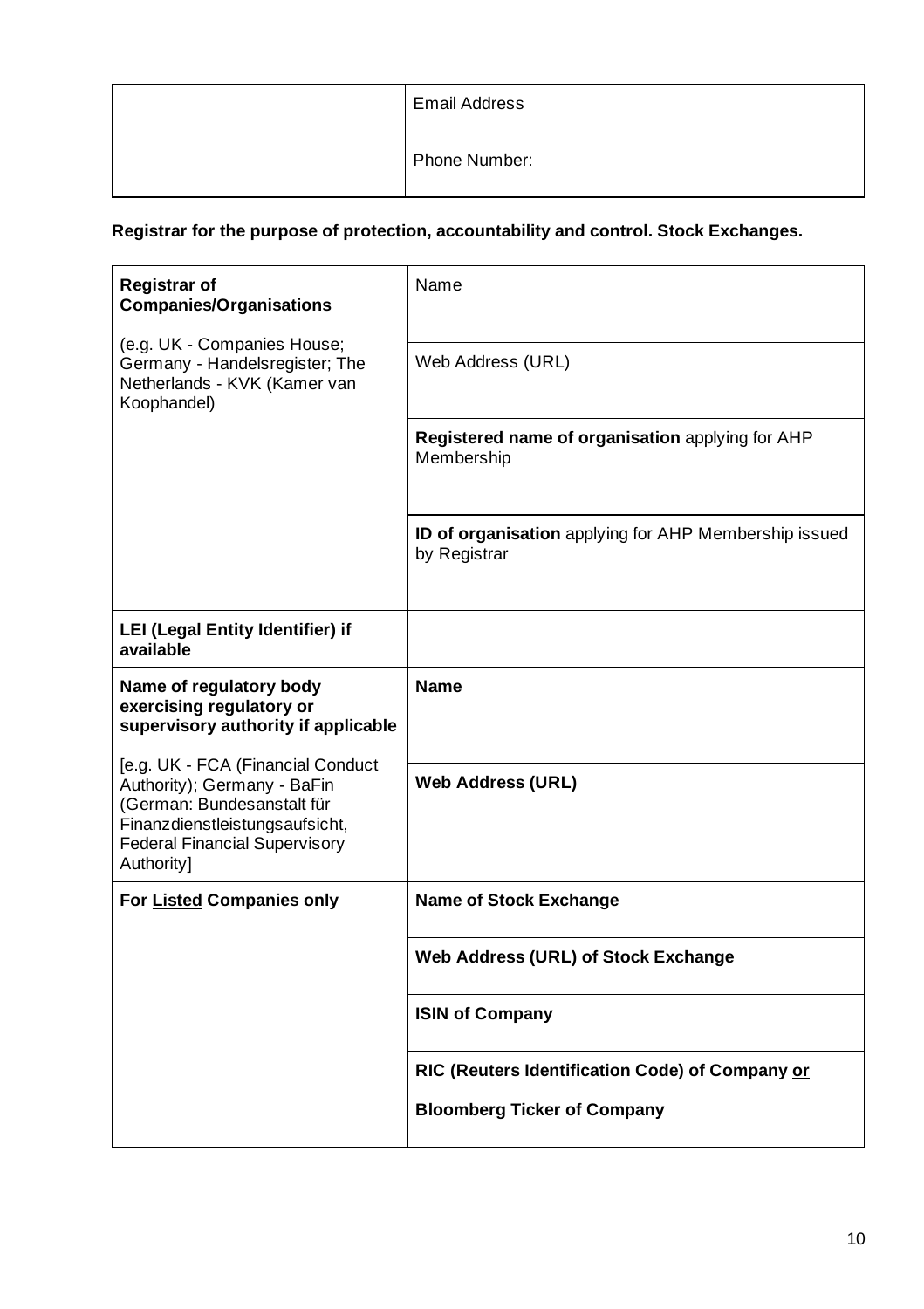#### **Membership Services**

☐ **SPOC (Single Point of Contact)** - please indicate the main representative of the organization for hydrogen and AHP related activities. This person will always receive all the communication materials and might be appointed as a delegate to represent the organization at events, including the General Assembly.

\_\_\_\_\_\_\_\_\_\_\_\_\_\_\_\_\_\_\_\_\_\_\_\_\_\_\_\_\_\_\_\_\_\_\_\_\_\_\_\_\_\_\_\_\_\_\_\_\_\_\_\_\_\_\_\_\_\_\_\_\_\_\_\_\_\_\_\_

\_\_\_\_\_\_\_\_\_\_\_\_\_\_\_\_\_\_\_\_\_\_\_\_\_\_\_\_\_\_\_\_\_\_\_\_\_\_\_\_\_\_\_\_\_\_\_\_\_\_\_\_\_\_\_\_\_\_\_\_\_\_\_\_\_\_\_\_

Please indicate contact name and email address:

Full Name (First and Last Name):

EMail Address:

☐ **General Assembly (GA) 1** - The GA is composed of all members of the AHP. The GA is the opportunity for members to receive updates on the AHP's operations activities as policy and regulatory dossiers, vote on core association matters, as well as network with other members. The powers of the GA are defined in the AHP Articles.

Please indicate contact name and email address of GA representative if different from SPOC:

 $\_$ 

Full Name (First and Last Name):

EMail Address:

☐ **Industry Grouping Committees** - The purpose of the Industry Grouping Committees is coordination of specific industries within the AHP and communication with the members of the Board through the Coordination Group. The Board of the AHP develops a strategic vision for the longer term development and positioning of the AHP and AHP related programmes. Every year the AHP Board proposes annual strategic communication plans and decides on the implementation modalities of any decision in respect thereof. The strategic vision, communication plans and implementation modalities are prepared on the basis of the work of the Industry Grouping Committees.

NOTE: Participation in Industry Grouping Committees is reserved to Industry Grouping Members.

☐ **Committee 1:** Production of Hydrogen

 $1$  Appointing a representative for the General Assembly is compulsory for Industry members and Associations. Attendance for Associated members is optional. The representative can ask to be replaced by a colleague, if he/she is not available.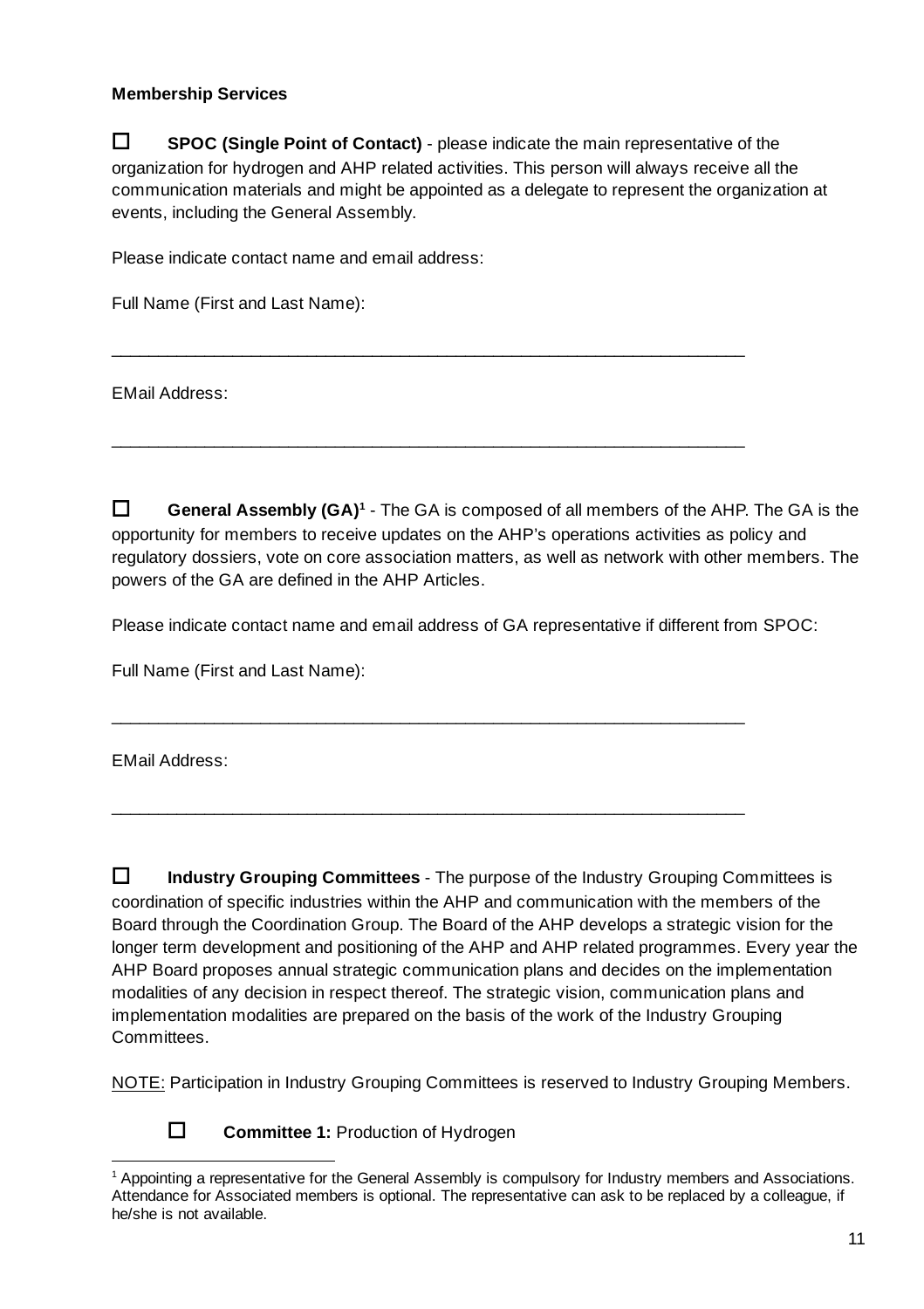- ☐ **Committee 2:** Hydrogen Derivatives
- ☐ **Committee 3:** Export
- ☐ **Committee 4:** Domestic Markets
- ☐ **Committee 5:** Attracting Energy Intensive Industries (FDI)
- ☐ **Committee 6:** Finance and Investment

☐ **Advocacy Taskforce (ATF)** - The ATF aims to coordinate, collect and amplify members' input into the daily advocacy work developed by the Secretary General and the Secretariat team in all matters relevant to hydrogen and fuel cells. The main focus of the ATF is on continent-wide, AU (African Union) level; regional or national level issues raised by members and/or other parties will be assessed on ad-hoc basis depending on their relevance for the broader African dimension.

The purpose and activities of the task force shall be notably

- 1. Definition and preparation of position papers
- 2. Monitor all legislative activities in Africa and the AU.
- 3. Crosscheck with legal issues in Africa and the AU Member States

 $\_$ 

 $\_$ 

- 4. Organise the AHP (associated) members' contributions to legislative proposals (also by the tools of the internal website).
- 5. Convene regularly to discuss current issues.
- 6. Support the advocacy work of the Secretariat and the Board

Please indicate contact name and email address:

Full Name (First and Last Name):

EMail Address:

☐ **Financial Advisory Group** - With a view to supporting financial tasks for promoting, developing and implementing hydrogen and fuel cell programmes in Africa, a Financial Advisory Group shall be created by the Board composed of maximum five Financial Associated Members. The members shall be appointed by the Board on the basis of their proven experience with development, corporate, investment and transaction banking as well as fund management. The Financial Advisory Group is not part of the Board. It only provides advice to the board.

NOTE: The Board of the AHP appoints only Financial Associated Members to the Financial Advisory Group.

Please indicate contact name and email address:

Full Name (First and Last Name):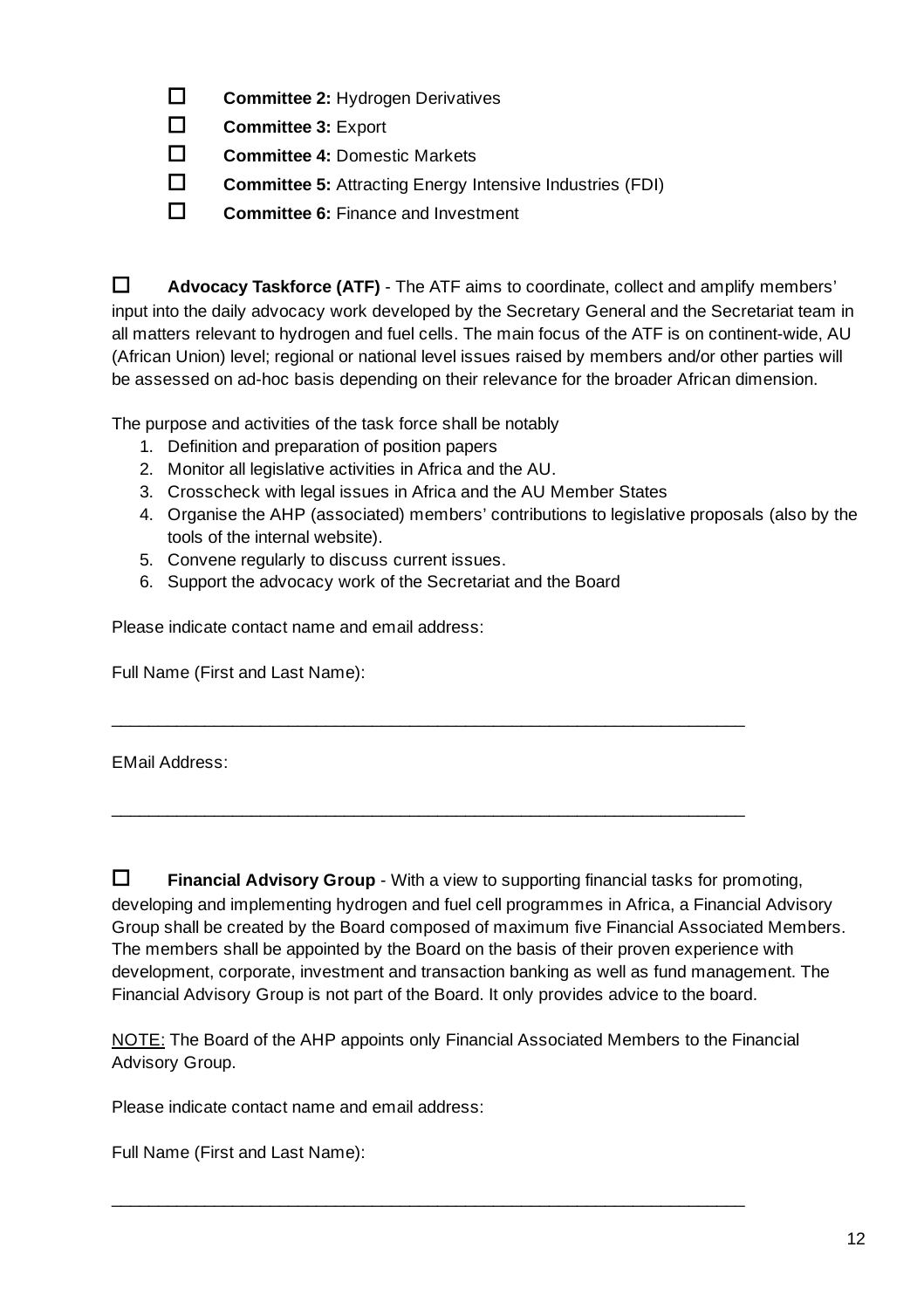☐ **AHP Newsletters** – The AHP issues two newsletters, one for members only with policy or regulatory intelligence; another one for members and any interested stakeholders. You can indicate as many people from your company as you would like.

 $\_$ 

| <b>Full Name</b> | Position | E-Mail Address | Phone Number |
|------------------|----------|----------------|--------------|
|                  |          |                |              |
|                  |          |                |              |
|                  |          |                |              |
|                  |          |                |              |
|                  |          |                |              |

 $\Box$  I hereby confirm that the above-mentioned company is financially viable and earning sufficient revenue to cover the AHP's membership fees.

☐ I hereby acknowledge that I am aware of the content of the AHP Articles, the AHP Charter, the Constitution and Bylaws of the AHP as detailed under the following link: <https://www.afr-h2-p.com/ahp-bylaws>, and I formally understand and accept the rights and obligations therein.

 $\Box$  I hereby acknowledge that I am aware of the Legal Form of the AHP as detailed under the following link: <https://www.afr-h2-p.com/organisation>.

 $\Box$  I hereby confirm that by providing personal data to the AHP and/or entering into a membership and/or similar contract with the AHP, implies that you declare that you are fully informed about this privacy policy and that you fully accept this privacy policy without any reservation. You have several rights regarding your personal data, i.e. the right of information, access and copy of your personal data, rectification, erasure, restriction of processing, data portability, objection, withdrawal of consent and complaint.

| By signing and sending this form you give your explicit consent to the AHP to communicate |
|-------------------------------------------------------------------------------------------|
| with you via email and to use data provided as described in the AHP privacy policy        |
| (https://www.afr-h2-p.com/privacy-policy).                                                |

| 0. | By signing and sending this form, you (the authorized officer representing your organization         |
|----|------------------------------------------------------------------------------------------------------|
|    | in the AHP) give your explicit consent to the AHP to create an AHP email account for the SPOC        |
|    | (Single Point of Contact), i.e. the main representative of your organization for hydrogen activities |
|    | and the AHP, to be used by the SPOC for AHP internal communication and AHP related work.             |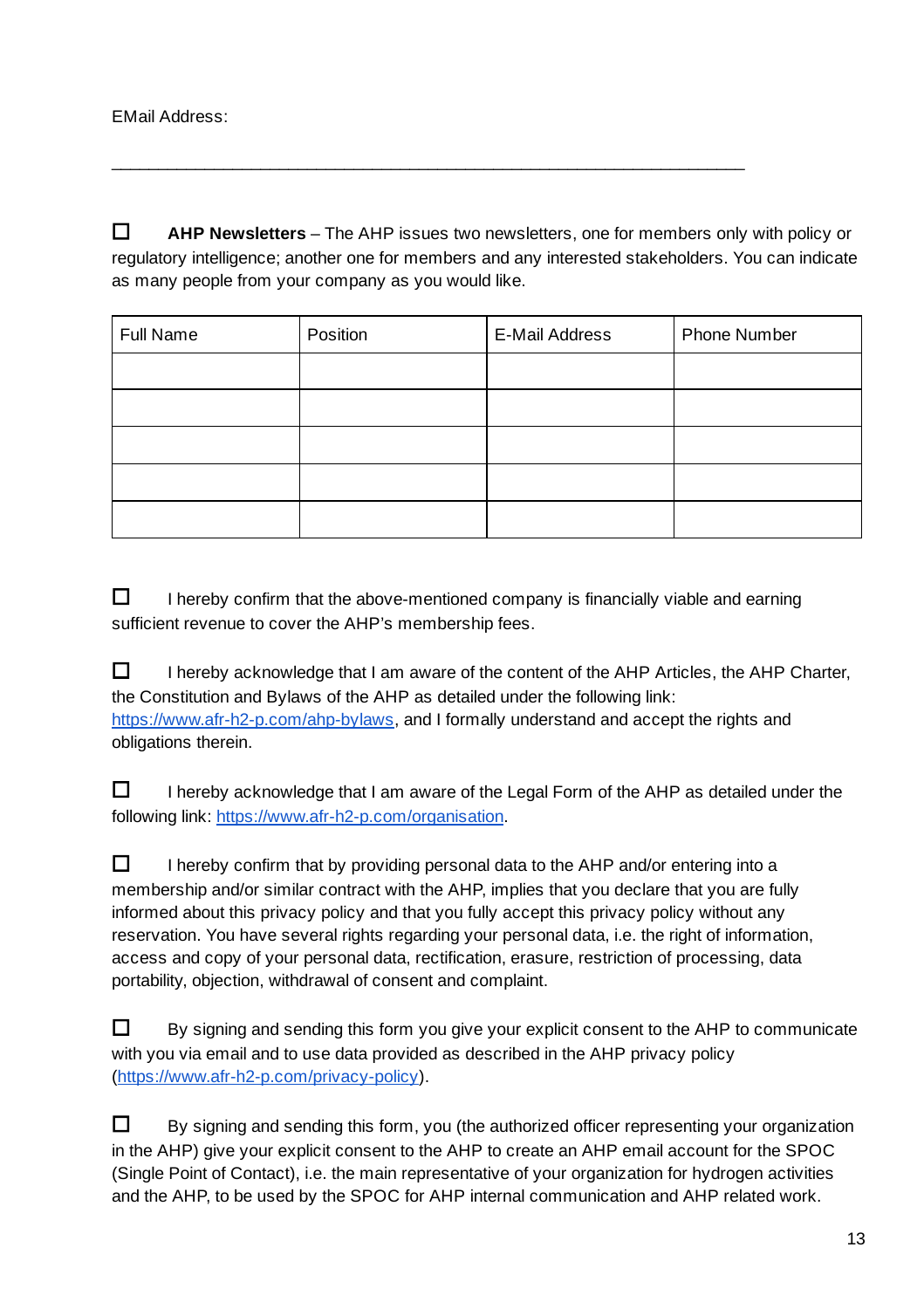$\Box$  By signing this form, I understand that my organisation becomes a member of the AHP, subject to AHP's Articles and Bylaws as detailed under the following link:

<https://www.afr-h2-p.com/ahp-bylaws>. Please note that, according to the Articles, each member will pay an annual subscription fee for each year as per issued invoice. Membership is renewed and an invoice issued automatically at the beginning of each year, unless it is cancelled as stated in the Articles of the AHP. I am aware that non-payment of sums due to the AHP may lead to removal from the register of AHP members.

☐ By signing this form, I agree that all disputes between the organisation and the AHP are subject to Mauritius law, excluding any conflict of law principle.

☐ By signing this form, I understand that my email address will be used for outbound emails. It must be unique to me and not shared. It is my responsibility to ensure that my email address is correct. The AHP will not accept responsibility for emails being sent to email addresses which are no longer used, which are incorrectly formatted, or which are publicly available.

| Full name and signature<br>of the authorized officer | Full Name: |
|------------------------------------------------------|------------|
|                                                      | Position:  |
|                                                      | Signature: |
|                                                      |            |

|--|

| Date |  |
|------|--|
|      |  |
|      |  |